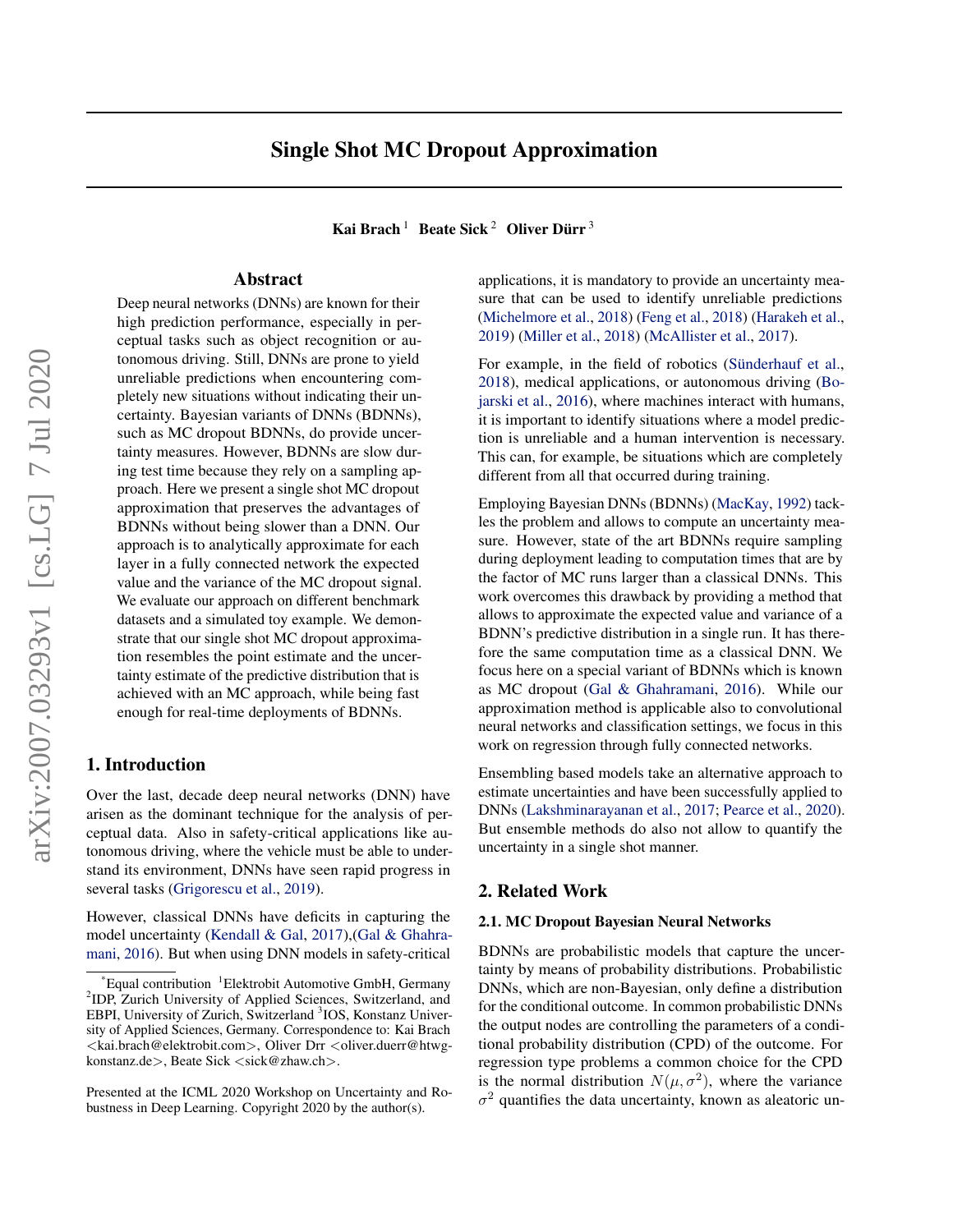certainty. BDNNs define in addition distributions for the weights which translate in a distribution of the modeled parameters. In this manner the model uncertainty is captured, which is known as epistemic uncertainty [\(Der Kiureghian](#page-4-0) [& Ditlevsen,](#page-4-0) [2009\)](#page-4-0). In case of MC dropout BDNNs each weight distribution is a Bernoulli distribution: the weight takes with the dropout probability  $p^*$  the value zero and with probability  $1 - p^*$  the value w. All weights starting from the same neuron are set to zero simultaneously. The dropout probability  $p^*$  is usually treated as a fixed hyperparameter and the weight-value  $w$  is tuned during the training.

In contrast to standard dropout [\(Srivastava et al.,](#page-5-0) [2014\)](#page-5-0), the weights in MC dropout are not frozen and rescaled after training, but the dropout procedure is also done during test time. It can be shown that MC dropout is an approximation to a BDNN [\(Gal & Ghahramani,](#page-4-0) [2016\)](#page-4-0). MC dropout BDNNs were successfully used in many applications and have proven to yield improved prediction performance and allow to define uncertainty measures to identify individual unreliable predictions [\(Gal & Ghahramani,](#page-4-0) [2016\)](#page-4-0), [\(Ryu](#page-5-0) [et al.,](#page-5-0) [2019\)](#page-5-0), (Dürr et al., [2018\)](#page-4-0), [\(Kwon et al.,](#page-4-0) [2020\)](#page-4-0). To employ a trained Bayesian DNN in practice one performs several runs of predictions. In each run, weights are sampled from the weight distributions leading to a certain constellation of weight values that are used to compute the parameters of a CPD. To determine the outcome distribution of a BDNN, we draw samples from the CPDs that resulted from different MC runs. In this way, the outcome distribution incorporates the epistemic and aleatoric uncertainty. A drawback of a MC dropout BDNN compared to its classical DNN variant is the increased computing time. The sampling procedure leads to a computing time that is prohibitive for many real-time applications like autonomous driving.

#### 2.2. Moment Propagation

Our method relies on statistical moment propagation (MP). More specifically, we propagate the expectation and the variance, of our signal distribution through the different layers of a neural network. The variance of the signal arises due to the dropout process. Quantifying the variance after a transformation is also done in error propagation (EP). EP quantifies how an uncertainty of an input which is transformed by a function (i.e. a measurement error) transfers to an uncertainty of the output of this function. In case of a continuous output it is common to characterize the uncertainty by the variance. This approach is also used in statistics as the delta method [\(Dorfman,](#page-4-0) [1938\)](#page-4-0). In MP we approximate the layer-wise transformations of the variance and the expected value. A similar approach has also been used for neural networks before [\(Frey & Hinton,](#page-4-0) [1999;](#page-4-0) [Adachi,](#page-4-0) [2019\)](#page-4-0), and used to detect adversarial examples in [\(Jin,](#page-4-0) [2015\)](#page-4-0) and [\(Gast & Roth,](#page-4-0) [2018\)](#page-4-0).

But, due to our best knowledge, our approach is the first method that provides a single shot approximation to the expected value and the variance of the predictive distribution resulting from a MC dropout NN.

## 3. Methods

The goal of our method<sup>1</sup> is to approximate the expected value E and the variance V of the predicted output which is obtained by the above described MC dropout method. When propagating an observation through a MC dropout network, we get each layer with  $p$  nodes an activation signal with an expected value  $E$  (of dimension  $p$ ) and a variance given by a variance-covariance matrix V (of dimension  $p \times p$ ). We neglect the effect of correlations between different activations, which are small anyway in deeper layers due to the decorrelation effect of the dropout. Hence, we only consider diagonal terms in the correlation matrix. In the following, we describe for each layer-type in a fully connected network how the expected value E and its variance V is propagated. As layer-type we consider dropout, dense, and ReLU activation layer. Figure 1 provides an overview of the layer-wise abstraction.



Figure 1. Overview of the proposed method. The expectation E and V flow through different layers of the network in a single forward pass. Shown is an example configuration in which Dropout (DO) is followed by Dense (FC) and a ReLU activation. More complex networks can be build by different arrangements of the individual blocks.

#### 3.1. Dropout Layer

We start our discussion, with the effect of MC dropout. Let  $E_i$  be the expectation at the ith node of the input layer and  $V_i$  the variance at the ith node. In a dropout layer the random value of a node  $i$  is multiplied independently with a Bernoulli variable  $Y \sim \text{Bern}(p^*)$  that is either zero or one. The expectation  $E_i^D$  of the i'th node after dropout is then given by:

$$
E_i^D = E_i(1 - p^*)
$$
 (1)

For computing the variance  $V_i^D$  of the i'th node after dropout, we use the fact that the variance  $V(X \cdot Y)$  of the product of two independent random variables  $X$  and  $Y$ , is given by [\(Goodman,](#page-4-0) [1960\)](#page-4-0):

<sup>1</sup> <https://github.com/kaibrach/Moment-Propagation>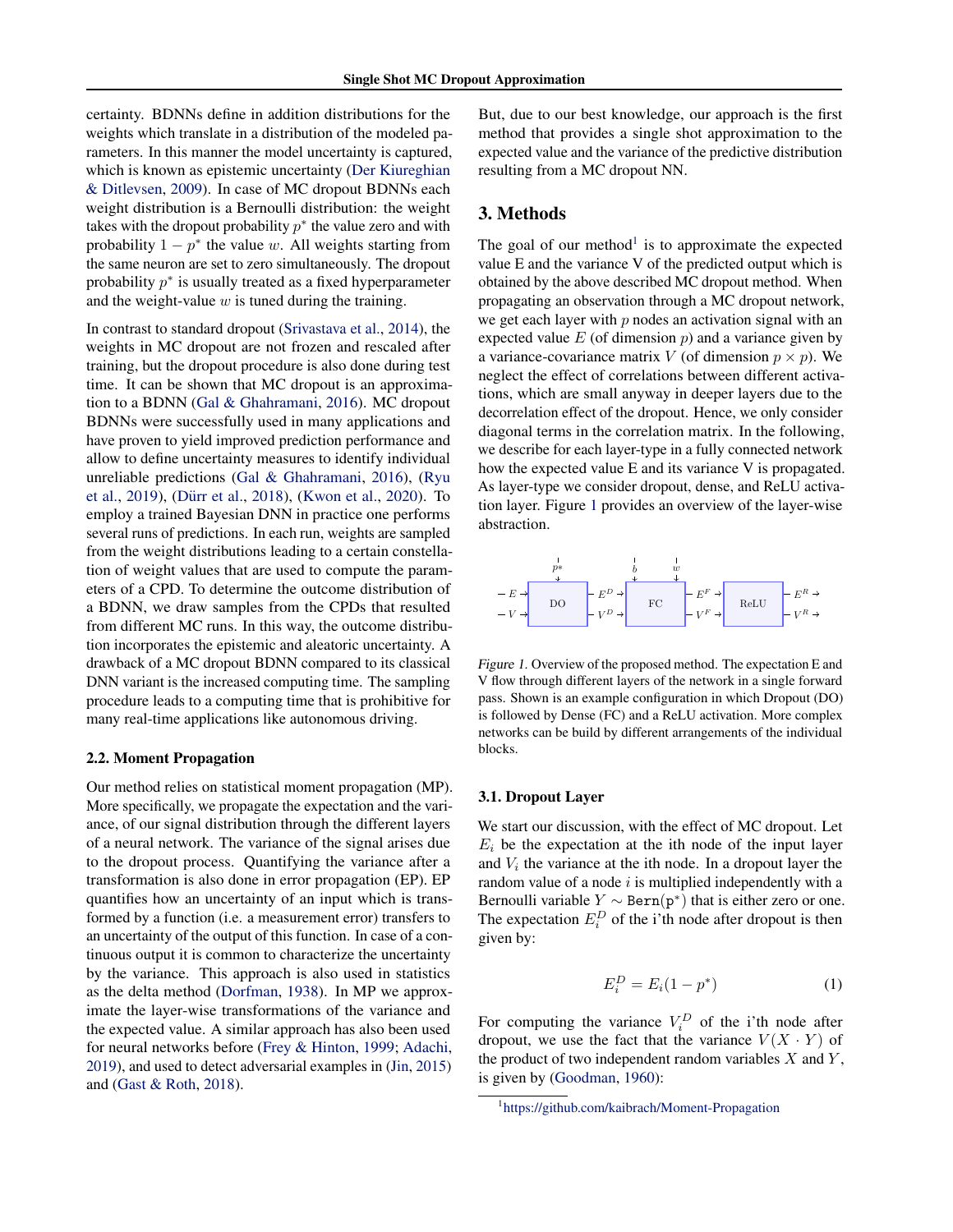$$
V(X \cdot Y) = V(X)V(Y) + V(X)E^{2}(Y) + E^{2}(X)V(Y)
$$
\n(2)

With  $V(Y) = p^*(1 - p^*)$ , we get:  $V_i^D = V_i \cdot p^*(1-p^*) + V_i(1-p^*)^2 + E_i^2 \cdot p^*(1-p^*)$  (3)

Dropout is the only layer in our approach where uncertainty is created. I.e. even if the input has  $V_i = 0$  the output of the dropout layer has  $V_i^D > 0$  for  $p^* \neq 0$ .

#### 3.2. Dense Layer

For the dense layer with  $p$  input and  $q$  output nodes, we compute the value of the i'th output node as  $\sum_j^p w_{ji} x_j + b_i$ , where  $x_j$ ,  $j = 1...p$  are the values of the input nodes. Using the linearity of the expectation, we get the expectation  $E_i^F$  of the i'th output node from the expectations,  $E_j^F$ ,  $j =$  $1 \ldots p$ , of the input nodes:

$$
E_i^F = \sum_{j=1}^p w_{ji} E_j + b_i
$$
 (4)

To calculate the change of the variance, we use the fact that the variance under a linear transformation behaves like  $V(w_{ji} \cdot x_j + b) = w_{ji}^2 V(x_j)$ . Further, we assume independence of the j different summands, yielding:

$$
V_i^F = \sum_{j=1}^p w_{ji}^2 V_j
$$
 (5)

#### 3.3. ReLU Activation Layer

To calculate the expectation  $E_i^R$  and variance  $V_i^R$  of the i'th node after a ReLU, as a function of the  $E_i$  and  $V_i$  of this node before the ReLU, we need to make a distributional assumption. We assume that the input is Gaussian distributed, with  $\phi(x) = N(x; E_i, V_i)$  the PDF, and  $\Phi(x)$  the corresponding CDF, we get (see [\(Frey & Hinton,](#page-4-0) [1999\)](#page-4-0) for a derivation) for the expectation and variance of the output:

$$
E_i^R = E_i \cdot \Phi\left(\frac{E_i}{\sqrt{V_i}}\right) + \sqrt{V_i} \cdot \phi\left(\frac{E_i}{\sqrt{V_i}}\right) \tag{6}
$$

$$
V_i^R = (E_i^2 + V_i) \cdot \Phi\left(\frac{E_i}{\sqrt{V_i}}\right) + E_i \sqrt{V_i} \cdot \phi\left(\frac{E_i}{\sqrt{V_i}}\right) - E_i^{R^2}
$$
\n(7)

# 4. Results

#### 4.1. Toy Dataset

We first apply our approach to a one dimensional regression toy dataset, with only one input feature. We use a fully connected NN with three layers each with 256 nodes, ReLU activations and dropout after the dense layers. We have a single node in the output layer which is interpreted as the expected value  $\mu$  of the conditional outcome distribution  $p(y|x)$ . We train the network using the MSE loss and apply dropout with  $p^* = 0.3$ . From the MC dropout BDNN, we get at each x-position  $T = 30$  MC samples  $\mu_t(x)$  from which we can estimate the expectation  $E_{\mu}$  by the average value and  $V_{\mu}$  by the variance of  $\mu_t(x)$ . For comparison, we use our MP approach to also approximate the expected value  $E_{\mu}$  and the variance  $V_{\mu}$  of  $\mu$  at each x-position (see upper panel of 2). We also included the deterministic output  $\mu(x)$  of the DNN in which dropout has only been used only during training. All three approaches yield nearly identical results, within the range of the training data. We attribute this to the fact, that we have plenty of training data and so the epistemic uncertainty is neglectable. In the lower panel of figure 2 a comparison of the uncertainty of  $\mu(x)$  is shown by displaying an interval given by the expected value of  $\mu(x)$  plus-minus two times the standard deviation of  $\mu(x)$ . Here the width of the resulting intervals of a BDNN via the MP approach and the MC dropout are comparable (the DNN has no spread). This indicates the usefulness of this approach for epistemic uncertainty estimation.



Figure 2. Comparison of the MP and MC dropout results of a BDNN and the results of a DNN. The NNs were fitted on train data that were available in the range of -3 to 19. In the upper panel the estimated expectations of the MC BDNN, the MP BDNN, and the DNN are compared. In the lower panel the predicted spread of  $\mu(t)$  is shown for the MC and MP method.

#### 4.2. UCI-Datasets

To benchmark our method, we redo the analysis of [\(Gal](#page-4-0) [& Ghahramani,](#page-4-0) [2016\)](#page-4-0) for the UCI regression benchmark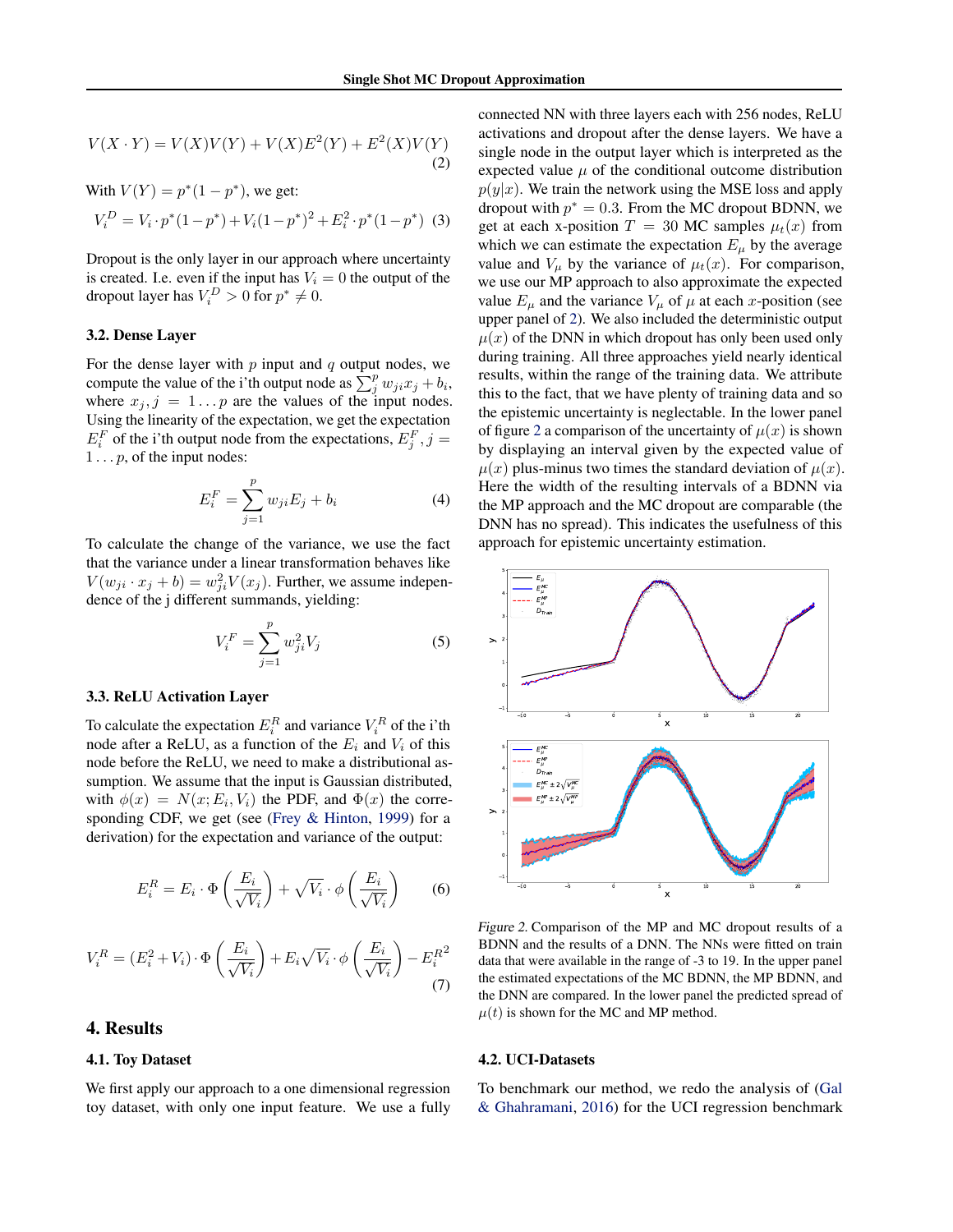| <b>DATASET</b>     | N      | $\varrho$      | <b>TEST RMSE</b> |                 | <b>TEST NLL</b> |                 | TEST RT [S]      |                 |
|--------------------|--------|----------------|------------------|-----------------|-----------------|-----------------|------------------|-----------------|
|                    |        |                | MC.              | <b>MP</b>       | МC              | <b>MP</b>       | МC               | <b>MP</b>       |
| <b>BOSTON</b>      | 506    | 13             | $3.14 \pm 0.20$  | $3.10 \pm 0.20$ | $2.57 + 0.07$   | $2.56 + 0.08$   | $2.51 \pm 0.03$  | $0.04 \pm 0.00$ |
| <b>CONCRETE</b>    | 1.030  | 8              | $5.46 \pm 0.12$  | $5.40 \pm 0.12$ | $3.12 + 0.02$   | $3.13 \pm 0.03$ | $3.37 \pm 0.04$  | $0.04 \pm 0.00$ |
| <b>ENERGY</b>      | 768    | 8              | $1.65 + 0.05$    | $1.61 + 0.05$   | $1.95 \pm 0.04$ | $2.01 + 0.04$   | $2.84 + 0.03$    | $0.04 + 0.00$   |
| KIN8 <sub>NM</sub> | 8.192  | 8              | $0.08 + 0.00$    | $0.08 + 0.00$   | $-1.10 + 0.01$  | $-1.11 + 0.01$  | $7.37 + 0.06$    | $0.04 + 0.00$   |
| NAVAL.             | 11.934 | 16             | $0.00 \pm 0.00$  | $0.00 + 0.00$   | $-4.36 + 0.01$  | $-3.60 + 0.01$  | $9.69 \pm 0.11$  | $0.04 \pm 0.00$ |
| <b>POWER</b>       | 9.568  | $\overline{4}$ | $4.05 \pm 0.04$  | $4.04 \pm 0.04$ | $2.82 \pm 0.01$ | $2.84 \pm 0.01$ | $6.85 \pm 0.07$  | $0.04 \pm 0.00$ |
| <b>PROTEIN</b>     | 45.730 | 9              | $4.42 \pm 0.03$  | $4.41 + 0.02$   | $2.90 + 0.00$   | $2.91 + 0.00$   | $31.38 \pm 0.09$ | $0.05 \pm 0.00$ |
| <b>WINE</b>        | 1.599  | 11             | $0.63 + 0.01$    | $0.63 + 0.01$   | $0.95 + 0.01$   | $0.95 + 0.01$   | $4.78 + 0.01$    | $0.04 + 0.00$   |
| <b>YACHT</b>       | 308    | 6              | $2.93 + 0.22$    | $2.91 + 0.26$   | $2.35 + 0.07$   | $2.11 + 0.07$   | $2.01 + 0.01$    | $0.04 \pm 0.00$ |

Table 1. Comparison of the average prediction performance in test RMSE (Root-Mean-Square Error), test NLL (Negative Log-Likelihood) and test RT (Runtime) including ± standard error on UCI regression benchmark datasets between MC and MP. *N* and *Q* correspond to the dataset size and the input dimension. For all test measures, smaller means better.

dataset. We use the same NN model as Gal and Ghahramani, which is a fully connected neural network including one hidden layer with ReLU activation in which the CPD  $p(y|x)$ over  $T = 10,000$  MC runs is given by sampling from the normal PDF:

$$
p(y|x) = \frac{1}{T} \sum_{t} N(y; \mu_t(x), \tau^{-1})
$$
 (8)

Again  $\mu_t(x)$  is the single output of the BDNN for the t'th MC run. To derive a predictive distribution Gal assumes in each run a Gaussian distribution, centered at  $\mu$  and a precision  $\tau$ , corresponding to the reciprocal of the variance. The parameter  $\mu$  is received from the NN and  $\tau$  is treated as as a hyperparameter. For the MP model, the MC sampling (Eq. 8) is replaced by integration:

$$
p(y|x) = \int N(y; \mu', \tau^{-1}) N(\mu'; E^{MP}, V^{MP}) d\mu'
$$
  
=  $N(y; E^{MP}, V^{MP} + \tau^{-1})$  (9)

We used the same protocol as [\(Gal &](#page-4-0) [Ghahramani,](#page-4-0) [2016\)](#page-4-0) which can be found at [https://github.com/yaringal/DropoutUncertaintyExps.](https://github.com/yaringal/DropoutUncertaintyExps)

Accordingly, we train the network for  $10\times$  the epochs provided in the individual dataset configuration. As described in [\(Gal & Ghahramani,](#page-4-0) [2016\)](#page-4-0) an excessive grid search over the dropout rate  $p^* = 0.005, 0.01, 0.05, 0.1$ and different values of the precision  $\tau$  is done. The hyperparameters minimizing the validation NLL are chosen and applied on the testset.

We report in table 1 the test performance (RMSE and NLL) achieved via MC BDNN using the optimal hyperparameters for the different UCI datasets. We also report the test RMSE

and the NLL achieved with our MP method. Allover, the MC and MP approaches produces similar results. However, as shown in the last column in the table the MP method is much faster, having only to perform one forward pass instead of  $T = 10,000$  forward passes.

# 5. Discussion

With our MP approach we have introduced an approximation to MC dropout which requires no sampling but instead propagates the expectation and the variance of the signal through the network. This results in a time saving by a factor that approximately corresponds to the number of MC runs (in our benchmark experiment 10,000). We have shown that our fast MP approach approximates precisely the expectation and variance of the prediction distribution achieved by MC dropout. Also the achieved prediction performance in terms of RMSE and NLL do not show significant differences when using MC dropout or our MP approach. Hence, our presented MP approach opens the door to include uncertainty information in real-time applications.

We are currently working on extending the approach to different architectures such as convolutional neural networks.We are also investigating how to make use of the uncertainty information to detect novel classes in classification settings.

### 6. Acknowledgements

We are very grateful to Elektrobit Automotive GmbH for supporting this research work. Further, part of the work has been founded by the Federal Ministry of Education and Research of Germany (BMBF) in the project DeepDoubt (grant no. 01IS19083A).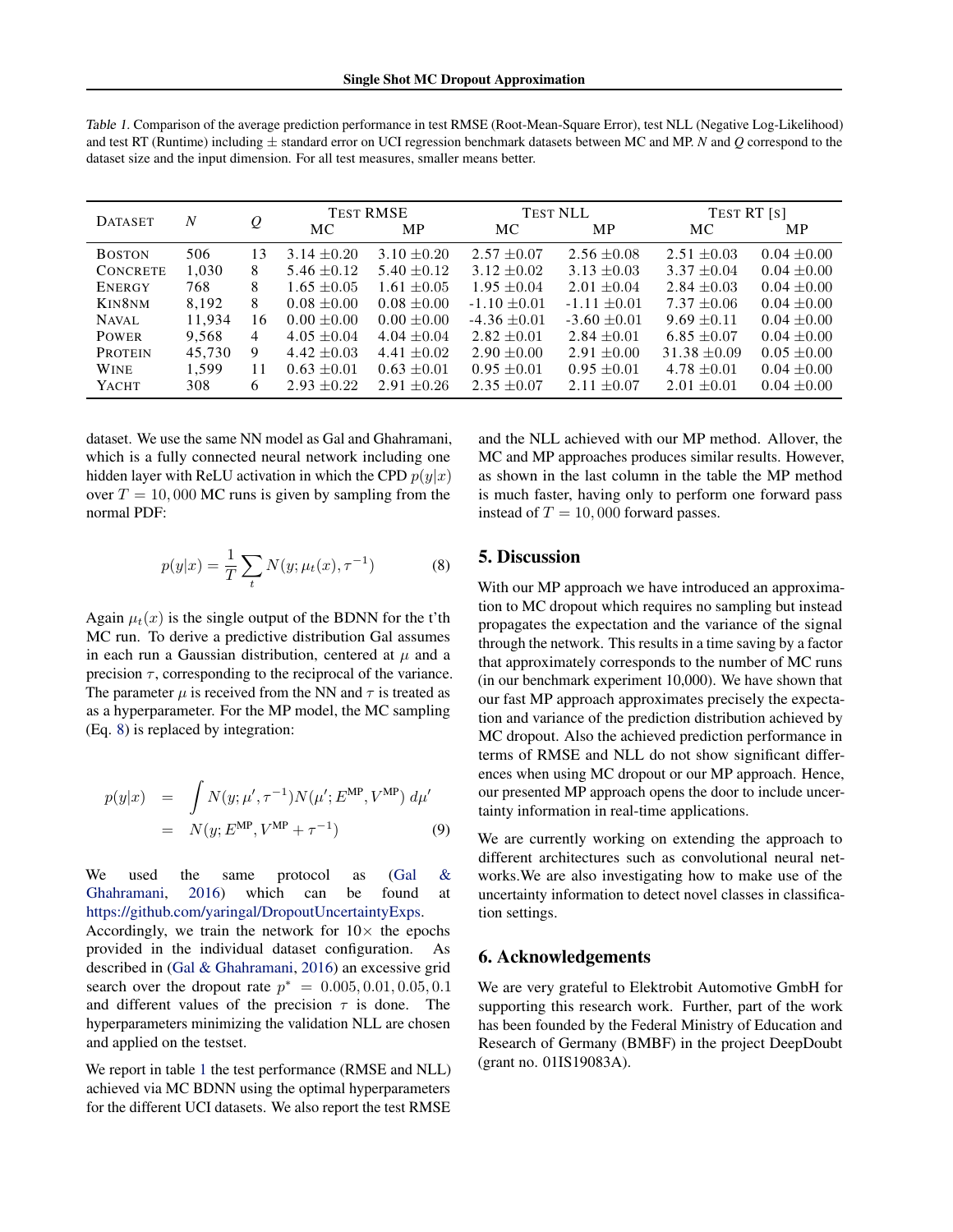### <span id="page-4-0"></span>References

- Adachi, J. Estimating and factoring the dropout induced distribution with gaussian mixture model. In *International Conference on Artificial Neural Networks*, pp. 775–792. Springer, 2019.
- Bojarski, M., Del Testa, D., Dworakowski, D., Firner, B., Flepp, B., Goyal, P., Jackel, L. D., Monfort, M., Muller, U., Zhang, J., Zhang, X., Zhao, J., and Zieba, K. End to End Learning for Self-Driving Cars. apr 2016. URL <http://arxiv.org/abs/1604.07316>.
- Der Kiureghian, A. and Ditlevsen, O. Aleatory or epistemic? Does it matter? *Structural safety*, 31(2):105–112, 2009.
- Dorfman, R. A. A note on the! d-method for finding variance formulae. *Biometric Bulletin*, 1938.
- Dürr, O., Murina, E., Siegismund, D., Tolkachev, V., Steigele, S., and Sick, B. Know When You Don't Know: A Robust Deep Learning Approach in the Presence of Unknown Phenotypes. *Assay and drug development technologies*, 16(6):343–349, 2018.
- Feng, D., Rosenbaum, L., and Dietmayer, K. Towards Safe Autonomous Driving: Capture Uncertainty in the Deep Neural Network for Lidar 3D Vehicle Detection. *IEEE Conference on Intelligent Transportation Systems, Proceedings, ITSC*, 2018-Novem:3266–3273, 2018. doi: 10.1109/ITSC.2018.8569814.
- Frey, B. J. and Hinton, G. E. Variational learning in nonlinear gaussian belief networks. *Neural Computation*, 11(1):193–213, 1999. ISSN 08997667. doi: 10.1162/ 089976699300016872. URL [https://ieeexplore.](https://ieeexplore.ieee.org/abstract/document/6790581/) [ieee.org/abstract/document/6790581/](https://ieeexplore.ieee.org/abstract/document/6790581/).
- Gal, Y. and Ghahramani, Z. Dropout as a Bayesian approximation: Representing model uncertainty in deep learning. In *33rd International Conference on Machine Learning, ICML 2016*, volume 3, pp. 1651–1660. International Machine Learning Society (IMLS), 2016. ISBN 9781510829008.
- Gast, J. and Roth, S. Lightweight Probabilistic Deep Networks. Technical report, 2018.
- Goodman, L. A. On the Exact Variance of Products. *Journal of the American Statistical Association*, 55 (292):708–713, may 1960. ISSN 01621459. doi: 10.2307/2281592. URL [http://www.jstor.org/](http://www.jstor.org/stable/2281592 http://www.cs.cmu.edu/$\sim $cga/var/2281592.pdf) [stable/2281592http://www.cs.cmu.edu/](http://www.jstor.org/stable/2281592 http://www.cs.cmu.edu/$\sim $cga/var/2281592.pdf) [\\$\sim\\$cga/var/2281592.pdf](http://www.jstor.org/stable/2281592 http://www.cs.cmu.edu/$\sim $cga/var/2281592.pdf).
- Grigorescu, S., Trasnea, B., Cocias, T., and Macesanu, G. A Survey of Deep Learning Techniques for Autonomous Driving. *Journal of Field Robotics*, 37(3):

362–386, oct 2019. doi: 10.1002/rob.21918. URL [http://arxiv.org/abs/1910.07738http:](http://arxiv.org/abs/1910.07738 http://dx.doi.org/10.1002/rob.21918) [//dx.doi.org/10.1002/rob.21918](http://arxiv.org/abs/1910.07738 http://dx.doi.org/10.1002/rob.21918).

- Harakeh, A., Smart, M., and Waslander, S. L. BayesOD: A Bayesian Approach for Uncertainty Estimation in Deep Object Detectors. 2019. URL [http://arxiv.org/](http://arxiv.org/abs/1903.03838) [abs/1903.03838](http://arxiv.org/abs/1903.03838).
- Jin, J. Robust Convolutional Neural Networks under Adversarial Noise. *CoRR*, abs/1511.0, 2015. URL [http:](http://arxiv.org/abs/1511.06306) [//arxiv.org/abs/1511.06306](http://arxiv.org/abs/1511.06306).
- Kendall, A. and Gal, Y. What uncertainties do we need in Bayesian deep learning for computer vision? Technical report, 2017. URL [http://papers.nips.cc/paper/](http://papers.nips.cc/paper/7141-what-uncertainties-do-we-need) [7141-what-uncertainties-do-we-need](http://papers.nips.cc/paper/7141-what-uncertainties-do-we-need).
- Kwon, Y., Won, J.-H., Kim, B. J., and Paik, M. C. Uncertainty quantification using bayesian neural networks in classification: Application to biomedical image segmentation. *Computational Statistics & Data Analysis*, 142: 106816, 2020.
- Lakshminarayanan, B., Pritzel, A., and Blundell, C. Simple and scalable predictive uncertainty estimation using deep ensembles. In *Advances in neural information processing systems*, pp. 6402–6413, 2017.
- MacKay, D. J. C. A Practical Bayesian Framework for Backpropagation Networks. *Neural Computation*, 4(3): 448–472, may 1992. ISSN 0899-7667. doi: 10.1162/ neco.1992.4.3.448.
- McAllister, R., Gal, Y., Kendall, A., Van Der Wilk, M., Shah, A., Cipolla, R., and Weller, A. Concrete problems for autonomous vehicle safety: Advantages of Bayesian deep learning. In *IJCAI International Joint Conference on Artificial Intelligence*, 2017. ISBN 9780999241103. doi: 10.24963/ijcai.2017/661.
- Michelmore, R., Kwiatkowska, M., and Gal, Y. Evaluating Uncertainty Quantification in End-to-End Autonomous Driving Control. nov 2018. URL [http://arxiv.](http://arxiv.org/abs/1811.06817) [org/abs/1811.06817](http://arxiv.org/abs/1811.06817).
- Miller, D., Nicholson, L., Dayoub, F., and Sunderhauf, N. Dropout Sampling for Robust Object Detection in Open-Set Conditions. In *Proceedings - IEEE International Conference on Robotics and Automation*, 2018. ISBN 9781538630815. doi: 10.1109/ICRA.2018.8460700.
- Pearce, T., Leibfried, F., Brintrup, A., Zaki, M., and Neely, A. Uncertainty in neural networks: Approximately bayesian ensembling. In *The 23rd International Conference on Artificial Intelligence and Statistics, AISTATS 2020*, 2020.